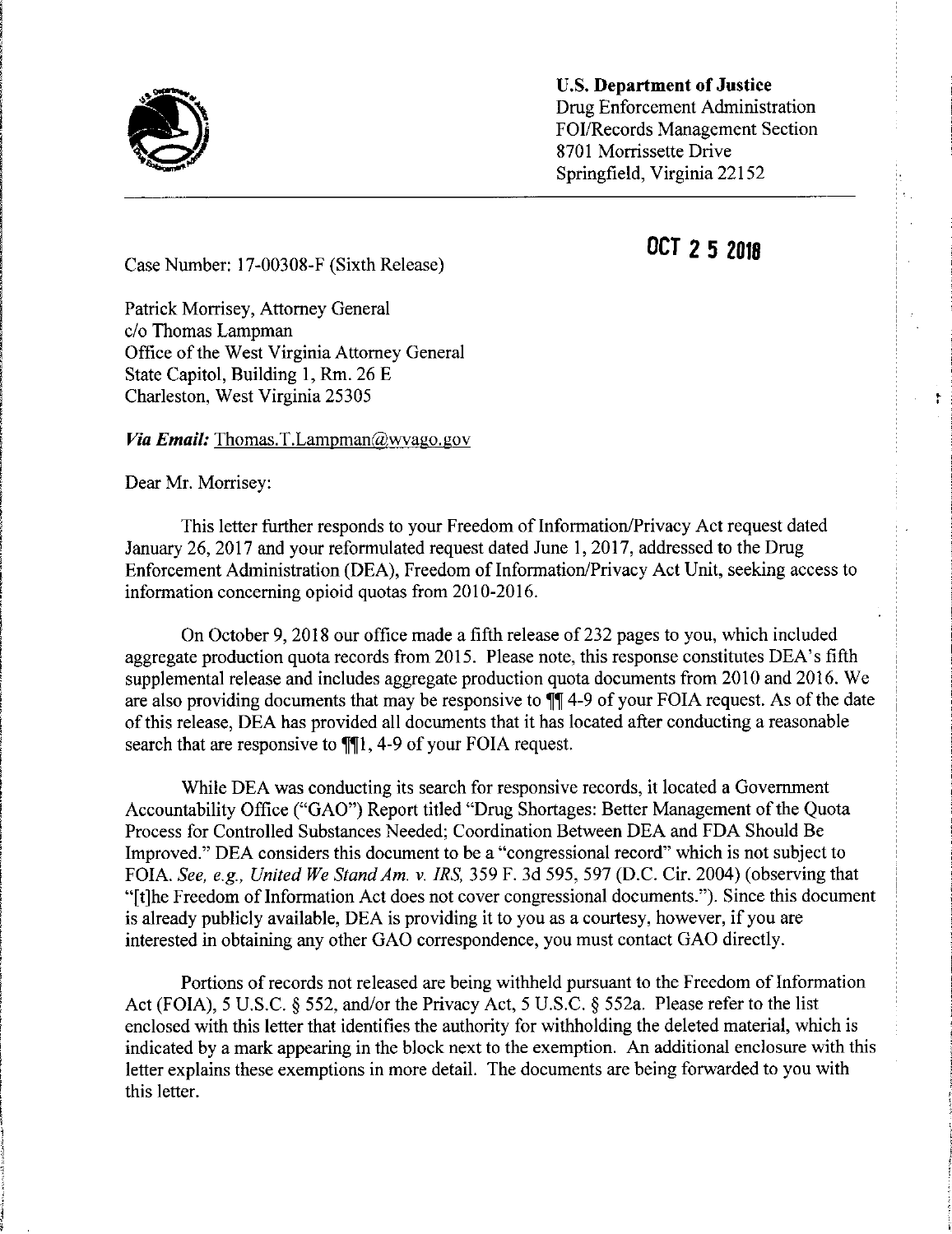I

ing<br>Ing

i s

i

f

Certain records contain information that was furnished to DEA by the Food and Drug ! Administration (FDA). That information and a copy of your request have been referred to FDA for <sup>j</sup> a decision. The FDA will respond directly to you in accordance with 28 C.F.R  $\&$  16.4 and/or 16.42. If you have any questions about this referral, you can contact Sarah Kotler, Director, Division of <sup>j</sup> Freedom of Information, FDA 5630 Fishers Lane, Room 1035, Rockville, Maryland, 20857 or call (301)796-3900.

The rules and regulations of the DEA applicable to FOIA requests are contained in the Code of Federal Regulations, Title 28, Part 16, as amended. They are published in the Federal Register and are available for inspection by members of the public.

For your information, Congress excluded three discrete categories of law enforcement and national security records from the requirements of the FOIA. See <sup>5</sup> U.S.C. § 552(c). This response is limited to those records that are subject to the requirements of the FOIA. This is a standard notification that is given to all our requesters and should not be taken as an indication that excluded records do, or do not, exist.

If you have any questions regarding this letter, you may contact Caitlin Trujillo, Attorney, Administrative Law Section at (202) 598-2730.

Sincerely,  $\forall$ atherine Mynick

Katherine L. Myrick, Chief Freedom of Information/Privacy Act Unit FOI/Records Management Section

Number of pages withheld: 6 Number of pages released: 596

Number of pages referred: 35

## APPLICABLE SECTIONS OF THE FREEDOM OF INFORMATION AND/OR PRIVACY ACT:

| <b>Freedom of Information Act</b><br>5 U.S.C. 552 |                                                                                                                 |  | <b>Privacy Act</b><br>5 U.S.C. 552a |                                                              |
|---------------------------------------------------|-----------------------------------------------------------------------------------------------------------------|--|-------------------------------------|--------------------------------------------------------------|
|                                                   | $\begin{bmatrix} 1 & b & c \end{bmatrix}$ $(X \mid b)(5)$ $\begin{bmatrix} 1 & b & c \end{bmatrix}$ $(b)(7)(C)$ |  |                                     | $\lceil (d)(5) \rceil$ $\lceil (k)(2) \rceil$                |
| $\lceil \, \cdot \rceil$ (b)(2)                   | [X] (b)(6) [ ] (b)(7)(D)                                                                                        |  | $\lceil \cdot \rceil$ (j)(2)        | $\int$ $\left( k\right) (5)$                                 |
|                                                   | $[ ] (b)(3) [ ] (b)(7)(A) [X] (b)(7)(E)$                                                                        |  |                                     | $\lceil \cdot \rceil(k)(1) \rceil \lceil \cdot \rceil(k)(6)$ |
|                                                   | [X] (b)(4) [ ] (b)(7)(B) [ ] (b)(7)(F)                                                                          |  |                                     |                                                              |

Enclosure